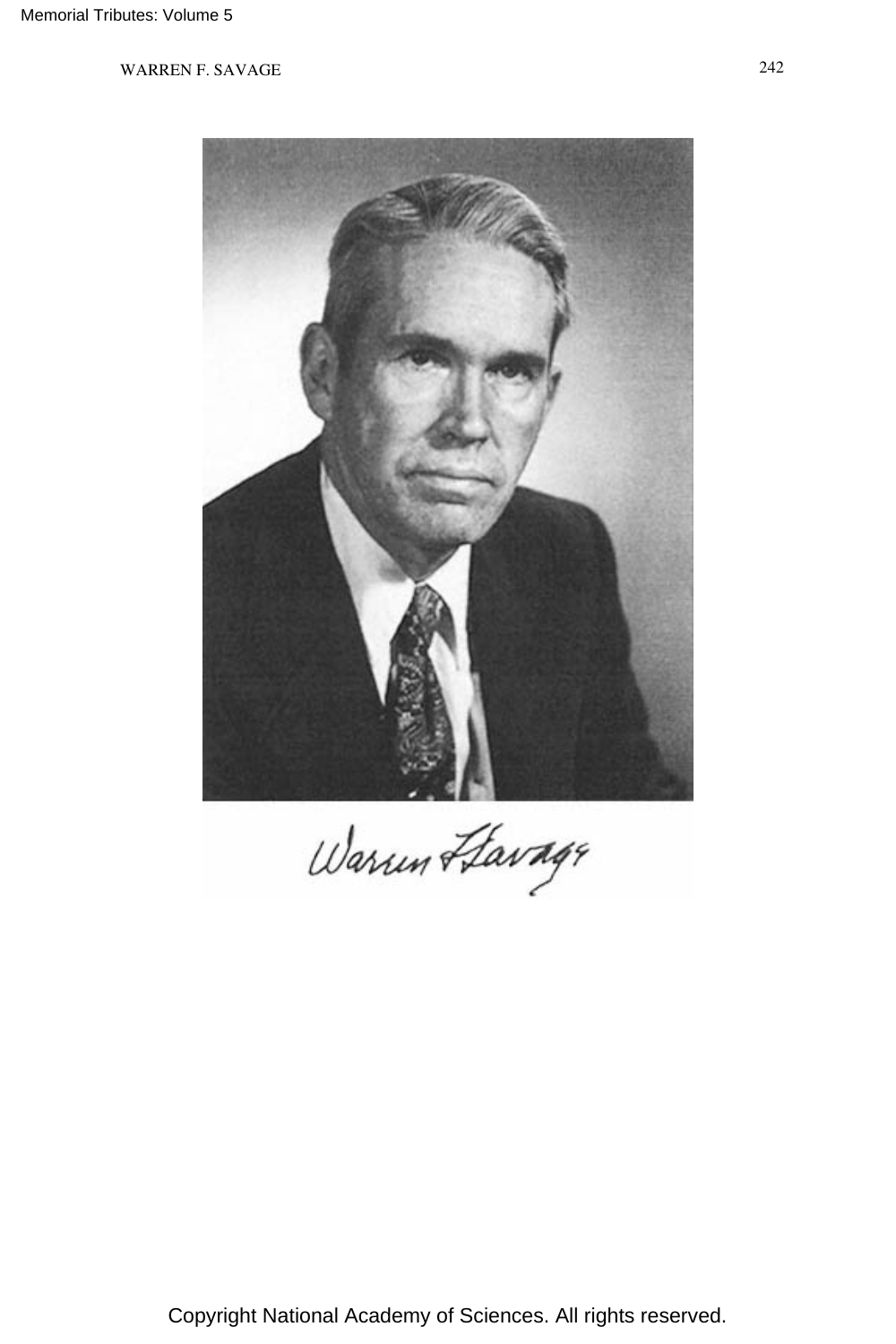# **Warren F. Savage**

### 1922–1988

## By Merton C. Flemings with the Assistance of William D. Manly and Nathan E. Promisel

"Doc" Savage, an international leader in welding and high-temperature testing, died on January 24, 1988, at the age of sixty-six.

Elected to the National Academy of Engineering in April 1981, Dr. Savage became the "chief mentor" to a major sector of the world of welding metallurgy.

During his career, which stretched across four decades, Dr. Savage published more than one hundred papers, mostly on welding metallurgy. He was graduate adviser and research adviser for more than fifty masters and thirty Ph.D. students, including the adviser to the president of Nippon Steel, the deputy director of the British Welding Institute, four university professors, a department chairman, a dean of engineering, three research directors, three chief welding metallurgists, and approximately forty welding engineers.

Dr. Savage developed a high-speed thermomechanical simulator and founded a company, Duffers Associates, Inc., for manufacturing and marketing this apparatus. He developed this apparatus to evaluate the influence of rapid thermal cycles on mechanical properties, such as those associated with affected zones of fusion welds. More than eighty of these devices, known as "Gleebles," are currently in use around the world for evaluating short-time elevated temperature properties, simulating hot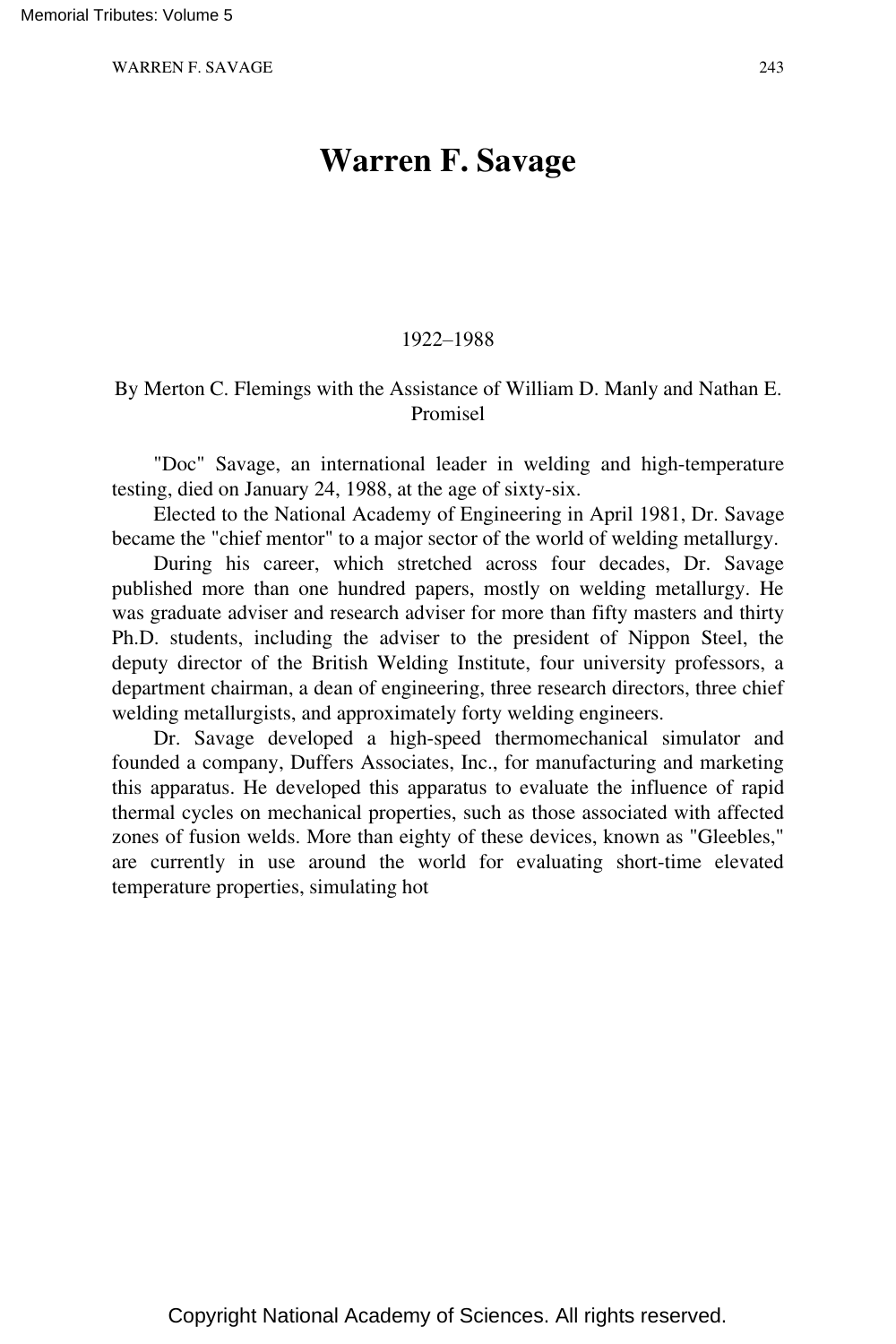rolling and forging operations, evaluating weldability, and studying solidification phenomena.

He also developed a metering system for measuring the secondary current and weld time in electric resistance welding as an aid to quality control of spot and seam welding. More than three thousand of these metering systems are in use in automotive and aircraft assembly plants to monitor weld quality, which is vital to personnel safety. Dr. Savage held the patent on the Verestraint Test, a key method of evaluating the weldability of metals, which is used worldwide to provide a quantitative means not only for determining weldability but also for optimizing welding procedures.

His international reputation was amply demonstrated during his many visits to the U.S.S.R. as a member of the U.S.\U.S.S.R. Science Exchange Program. His reputation encouraged disclosure of Soviet progress and developments in important and novel welding techniques. He was invaluable in critically assessing the merits and potentials of this (and other foreign) information important to future productivity and quality.

Dr. Savage earned his undergraduate and graduate degrees while at Rensselaer Polytechnic Institute (RPI). After receiving his B.Ch.E. in 1942, he worked for two years as metallurgical engineer at Adirondack Foundries and Steel Company in Watervliet, New York. He then returned to RPI, receiving his M.Met.E. in 1949 and Ph.D. in 1954. Simultaneously he was a member of the teaching staff at RPI, as instructor from 1948 to 1952, and faculty member from 1952 onward. He became professor of metallurgy and director of welding research in July 1960.

Doc Savage received many awards during his illustrious career. He became an honorary life member of the American Welding Society (AWS) in 1970, and received from that society its Clarence H. Jennings Memorial Award in 1978 and 1980 and its award for the best research paper in 1977 and 1980. In 1986, friends and former students of Dr. Savage established through the AWS an award in his name to recognize his lifetime accomplishments and dedication in the field of welding metallurgy. He was a fellow of the American Society of Metals and of the Welding Institute. He was also a member of the Rensselaer Society of